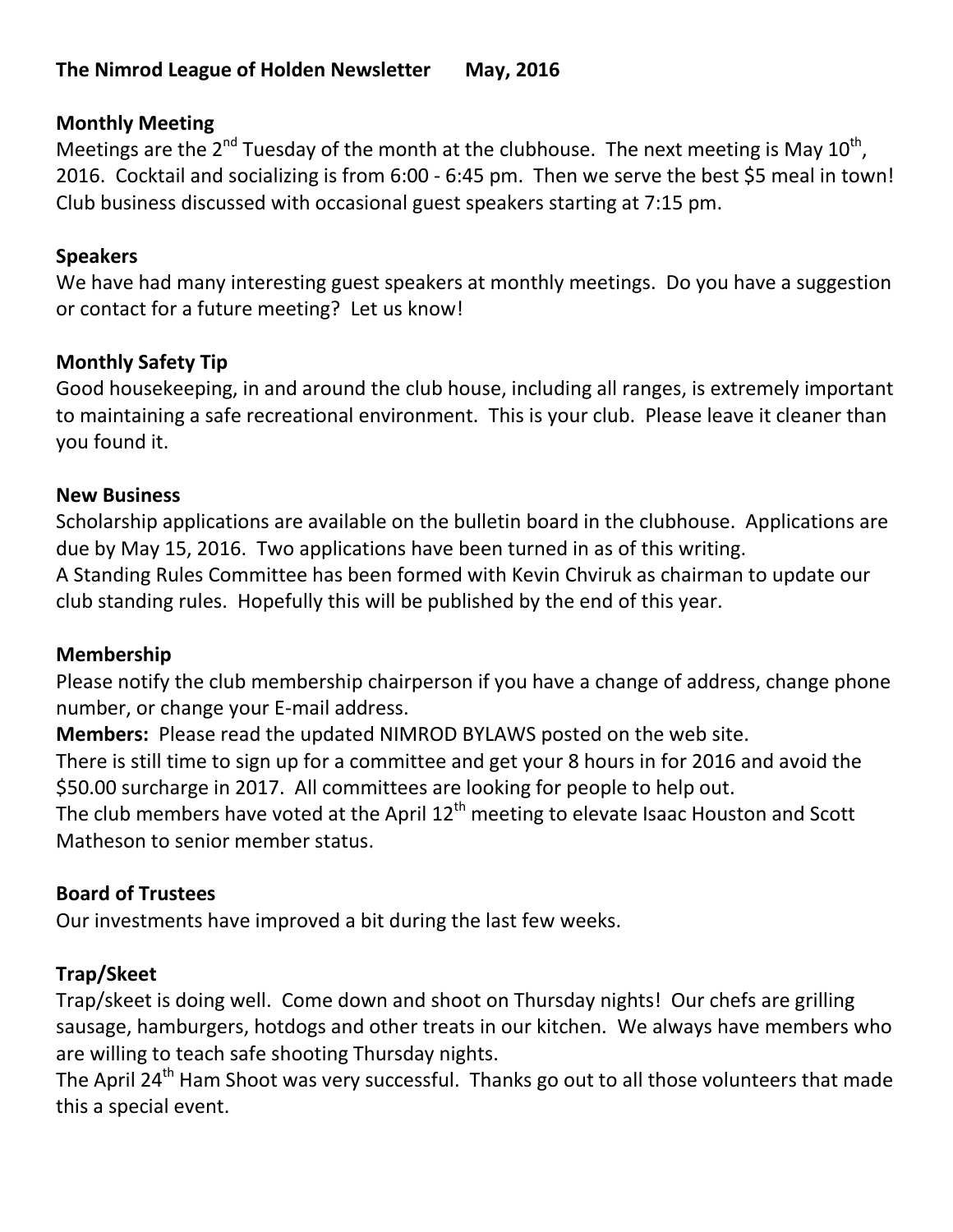### **Kitchen**

On April 16, Joe Afonso, Chris Erali, Pat Orrell, Harry Wilbur, Joe's nephew Corey who we are sending to Mass Fish and Wildlife's Camp in the Berkshires, and Bruce Ebbeson cleaned the Club's kitchen. It is now spotless. People who use the kitchen are requested to maintain the current cleanliness. Our kitchen will serve 150-200 guests who will be shooting at the IBO April 30 and May 1. We will also be serving 100 guests and members at our May 14 Game Dinner. We must protect their health by maintaining a clean, safe kitchen in our club house.

### **Game Dinner: May 14, 2016**

We still need venison and will appreciate donations from members and their generous friends.

### **Rifle Range**

Please make sure that your shots will hit the sand backstops and/or 100 yard impact area. Please avoid ground ricochets and shots going over these protective berms. Paper, cardboard, or clay pigeons are the **ONLY** acceptable targets on the rifle range. Please leave the range cleaner than you found it. Police all your live ammo.

The Princeton PD will be using the range on May 27 from 8-1:30pm. Rifle range closed.

### **Rifle Range Improvements**

Stumping and range engineering drawings are in the near future. Work parties are being scheduled.

The March Boy Scout and Women on Target shoots were very successful. Thanks go out to all those volunteers that made these events special.

# **House**

A special thank you goes to Bob Avedisian for his weekly efforts to keep our clubhouse clean. May 2 Every Monday for 4 wks. Outdoor Archery League; 50 meters. 7pm. \$12/wk. \$5 goes into a money pot at the end.

May 14 Game Dinner.

May 27 Princeton PD using rifle range. Range closed from 8-1:30pm.

June 11 Triple Crown 3-D Archery Match. Rifle range closed.

June 12 3-D Archery Match. Range closed.

July 24 3-D Archery Match. Range closed.

September 18 Summer Function - BBQ; Club Function

### **Executive Board**

Executive Board Meeting is held the last Tuesday of each month.

### **Grounds**

Please sign the log book if you are using the tractor for any purpose. Trash needs to go out every Tuesday for the Wednesday pickup. Please bring the trash and recycling totes to the end of the driveway by Tuesday night.